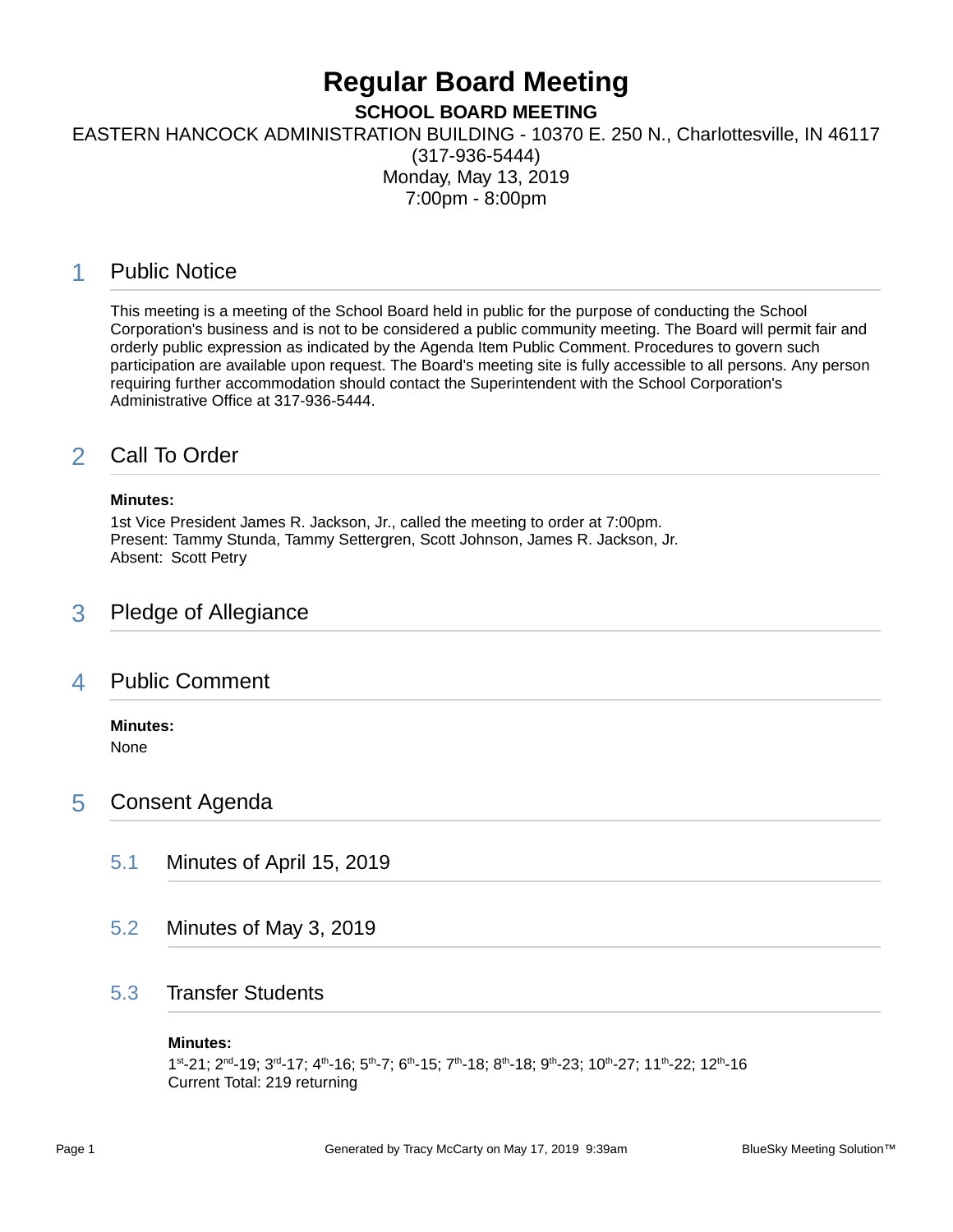#### **Minutes:**

- Out of State MS Band Kings Island May 11, 2019
- Out of State & Overnight Girls Basketball Camp Cedarville Ohio June 10-12, 2019
- Overnight MS Boys Basketball Indiana Wesleyan July 12-14, 2019
- Overnight HS Boys Basketball June 21-23, 2019

#### 5.5 Substitutes

#### **Minutes:**

- Add Emily Ebbert for Elementary School

### 5.6 ECA

#### **Minutes:**

- Head Boys Varsity Basketball Coach 2019-20 Aaron Spaulding
- Head Girls Varsity Basketball Coach 2019-20 Shari Doud
- Head Varsity Wrestling Coach 2019-20 Keith Oliver
- MS Baseball 2018-19 David Messer 1/3 stipend
- Athletic Supervisor Stipends: Cory Rainbolt 1 1/2, Brett Bechtel 1, Stacey Jones 1/2
- Summer & other ECA stipends (see attachment)

#### 5.7 Certified Staff

#### **Minutes:**

- Maternity Coverage for Jade Galyan Clarissa O'Neal (April) & Caitlin Contreraz (May)
- Maternity Leave Natalie Mewhinney HS History Oct 21, 2019-May 29, 2020
- Reassignment to full time Shelley Rogers Preschool Teacher -Effective 2019-20 year
- Resignation Kelly McKeeman Special Education Teacher Effective May 24, 2019
- Resignation Lisa Truitt MS&HS Assistant Principal Effective June 30, 2019

#### 5.8 Support Staff

#### **Minutes:**

- Maternity Coverage for Emily Vonderschmitt OT Stephanie Ford First 9 weeks of semester
- Summer Hire Benjamin Furlani Technology May 25-July 31, 2019
- Summer Hire Jacob Eischen Maintenance Effective May 28, 2019
- Resignation Sally Miller Cafe Effective May 3, 2019
- Retirement Jane Pfaff ES Essential Skills IA Effective May 24, 2019
- Request to Work from Home Part Time (max of 2 days/wk) Jen Goble
- New Hire Tamara Vannarsdall ES Cafe Effective May 7, 2019
- New Hire Jonathan Onufrock School Psychologist Effective August 5, 2019
- Resignation Lauren Dyer HS Essential Skills IA Effective May 24, 2019

#### 5.9 Claims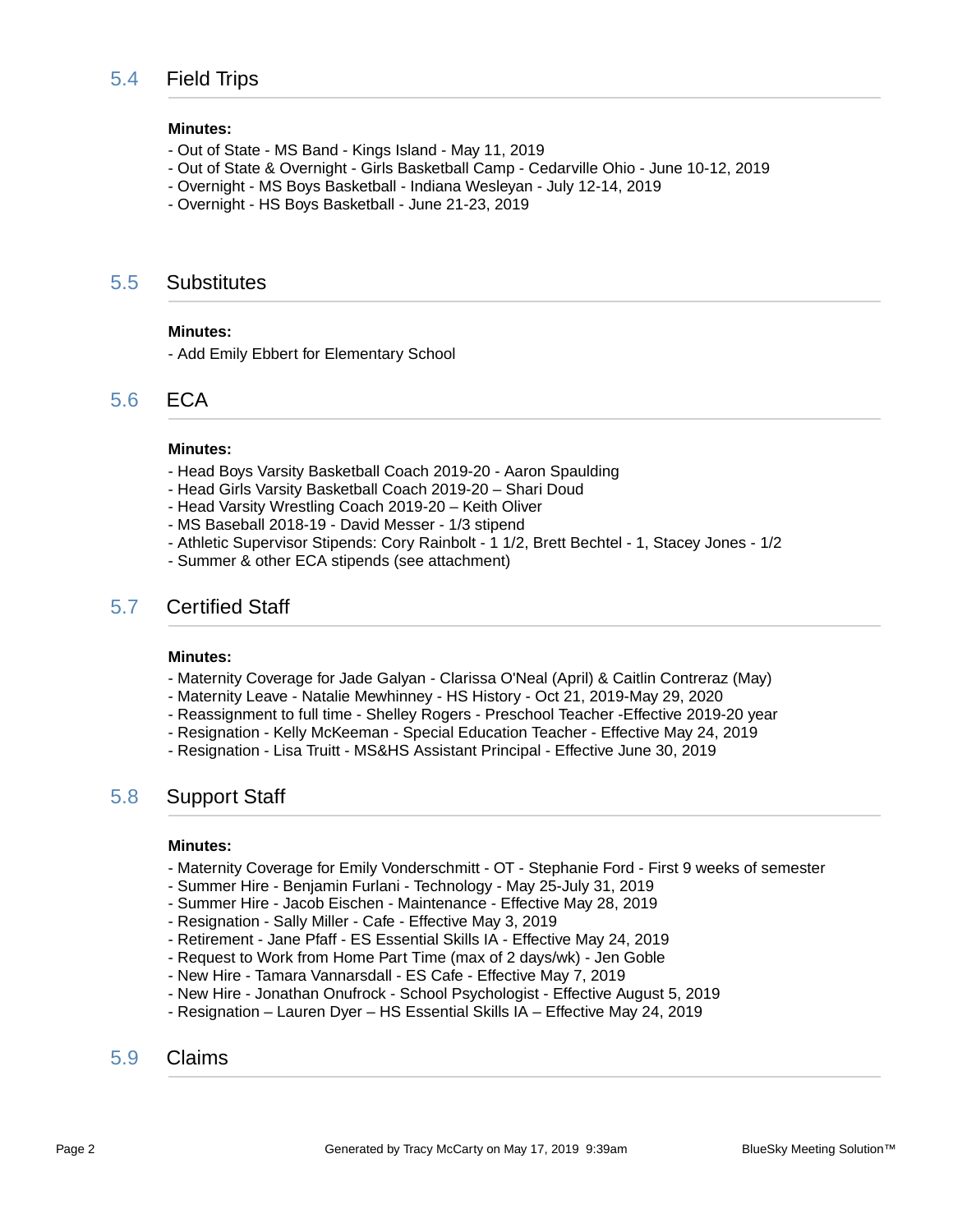#### **Minutes:**

| Prewritten: | \$43,812.83  |
|-------------|--------------|
| Regular:    | \$140.627.16 |
| Payroll:    | \$630,785.79 |
| TOTAL:      | \$815,225.78 |

Mr. Johnson moved to table the request to work part time from home from Jen Goble. There was no second. Item remained on the consent agenda.

Mrs. Stunda moved and Mrs. Settergren seconded a motion to approve the consent agenda as presented. Motion carried 3-1.

## **6** MS/HS Assistant Principal Job Description

#### **Minutes:**

Mrs. Settergren moved and Mr. Johnson seconded a motion to approve the MS/HS Assistant Principal job description as presented. Motion carried 4-0.

## 7 Student Handbooks 2019-20

#### **Minutes:**

- Mrs. Amanda Pyle, Elementary School Principal, and Mr. Dave Pfaff, MS/HS Principal, presented the Board with updated student handbooks for 2019-20. (see attachment)

Mr. Johnson moved and Mrs. Settergren seconded a motion to approve the 2019-20 Student Handbooks with the noted changes made. Motion carried 4-0.

## 8 Textbook Rental 2019-20 - Elementary

#### **Minutes:**

- Mrs. Amanda Pyle, Elementary School Principal, presented textbook fees for the 2019-20 school year. (See attachment.)

Mr. Johnson moved and Mrs. Settergren seconded a motion to approve the 2019-20 Textbook Rental fees for Elementary School as presented. Motion carried 4-0.

## 9 Request to Purchase myView Literacy for Elementary

#### **Minutes:**

-Mrs. Amanda Pyle explained that the state of Indiana traditionally updates curriculum every 6 years. Due to advances in technology, the current curriculum is no longer viable past the 6 year mark, and Mrs. Pyle requested the purchase of myView Literacy as its replacement.

Mrs. Settergren moved and Mrs. Stunda seconded a motion to approve the purchase of myView Literacy for the ES curriculum. Motion carried 4-0.

## 10 2019-20 Lunch Price Confirmation

#### **Minutes:**

-Mrs. Tracy Wilson, Food Services Director, presented a letter confirming completion of the Paid Lunch Equity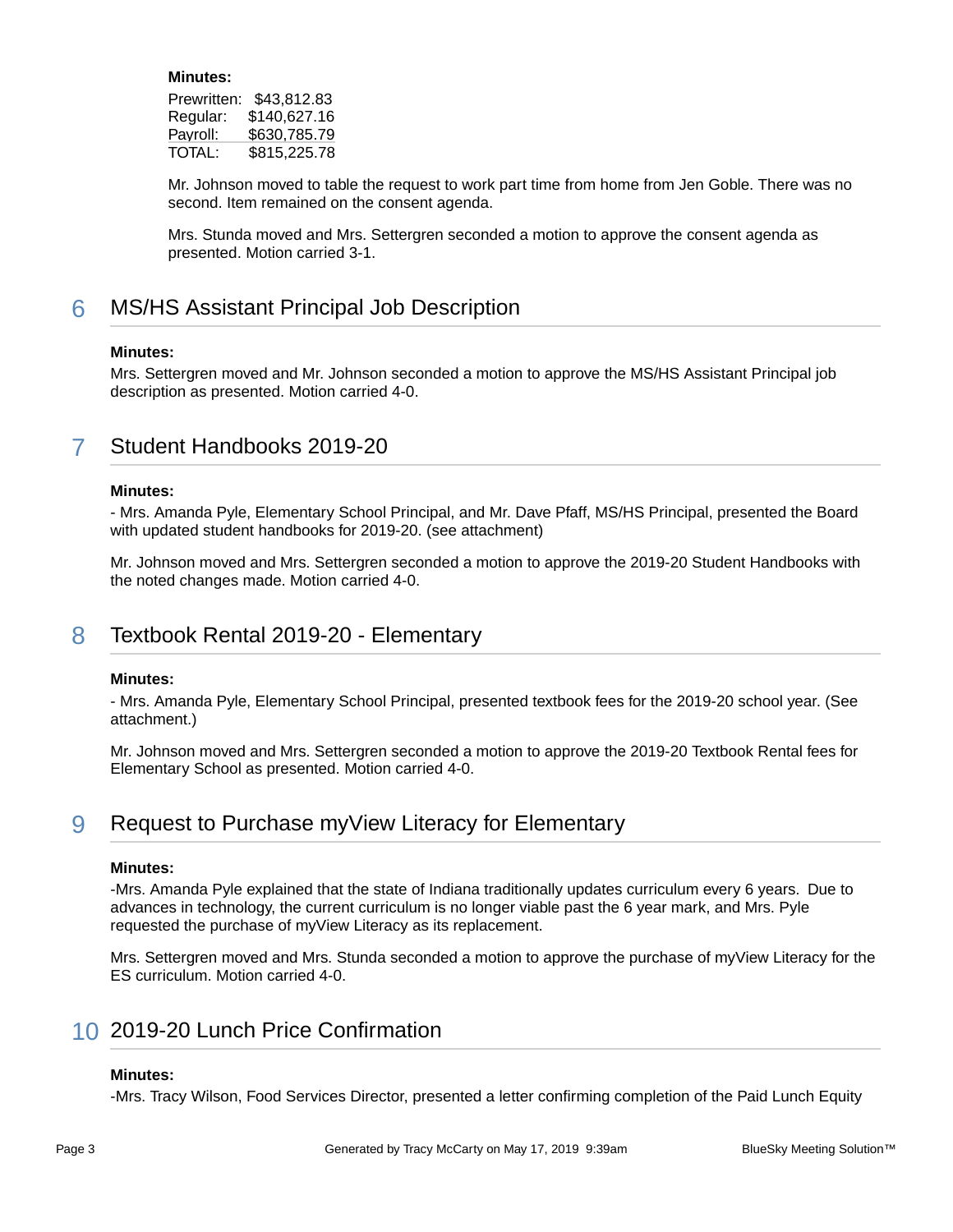Tool and the need for the lunch price increase that was previously approved at the March 2019 Board Meeting.

## 11 2019 Bus Replacement Bid Approval

#### **Minutes:**

-Mr. Adam Kinder, Director of Business and Operations, presented a request from Greg Turner, Transportation Director, to purchase 2 new buses from Central Indiana Education Service Center. One will be a 78-passenger bus very similar to our current buses. One will be an activity sized yellow bus with a 14+1 passenger capacity that will be fitted with dual integrated booster seats to help accommodate the needs of our preschool aged students.

Mr. Johnson moved and Mrs. Stunda seconded a motion to approve the purchase of these 2 school buses through CIESC. Motion carried 4-0.

## 12 NEOLA Policies 1520.08, 3120.08, 4120.08, 8455 & 5340.01 - Final Reading

#### **Minutes:**

-NEOLA policies regarding the hiring of administrative, certified and support staff, as well as community members as coaches was presented along with a policy governing coaching requirements and a policy explaining expected procedure in dealing with concussion or cardiac arrest symptoms in student athletes.

Mr. Johnson moved and Mrs. Stunda seconded a motion to approve the NEOLA policies #1520.08, 3120.08, 4120.08, 8455 & 5340.01. Motion carried 4-0.

## 13 NEOLA Policies 8500 & 8510 - First Reading

#### **Minutes:**

-Mrs. Tracy Wilson, Food Services Director, presented the Board with recommended changes to food service policies #8500 & 8510 as well as administrative guideline #8500.

Mr. Johnson moved and Mrs. Settergren seconded a motion to consider these policies & guideline for a Board vote in June. Motion carried 4-0.

### 14 Informational

#### **Minutes:**

-Adam Kinder, Director of Business & Operations, briefly introduced a tentative budget for 2020.

-Trisha Armstrong, Director of Technology, explained the process of applying for the COPS School Violence Prevention Program that was recommended by Mr. Johnson to look into.

-Dr. McGuire invited the Board to the Retirement Celebration on May 16 for Dave Pfaff, Mark Vail & Jill Wales.

-She also invited the Board to the end of school year staff breakfast to be held in the HS Cafeteria on Friday, May 24 at 8am.

-Graduation on June 1 at 11am was reiterated.

## 15 Other Items Allowed by the Board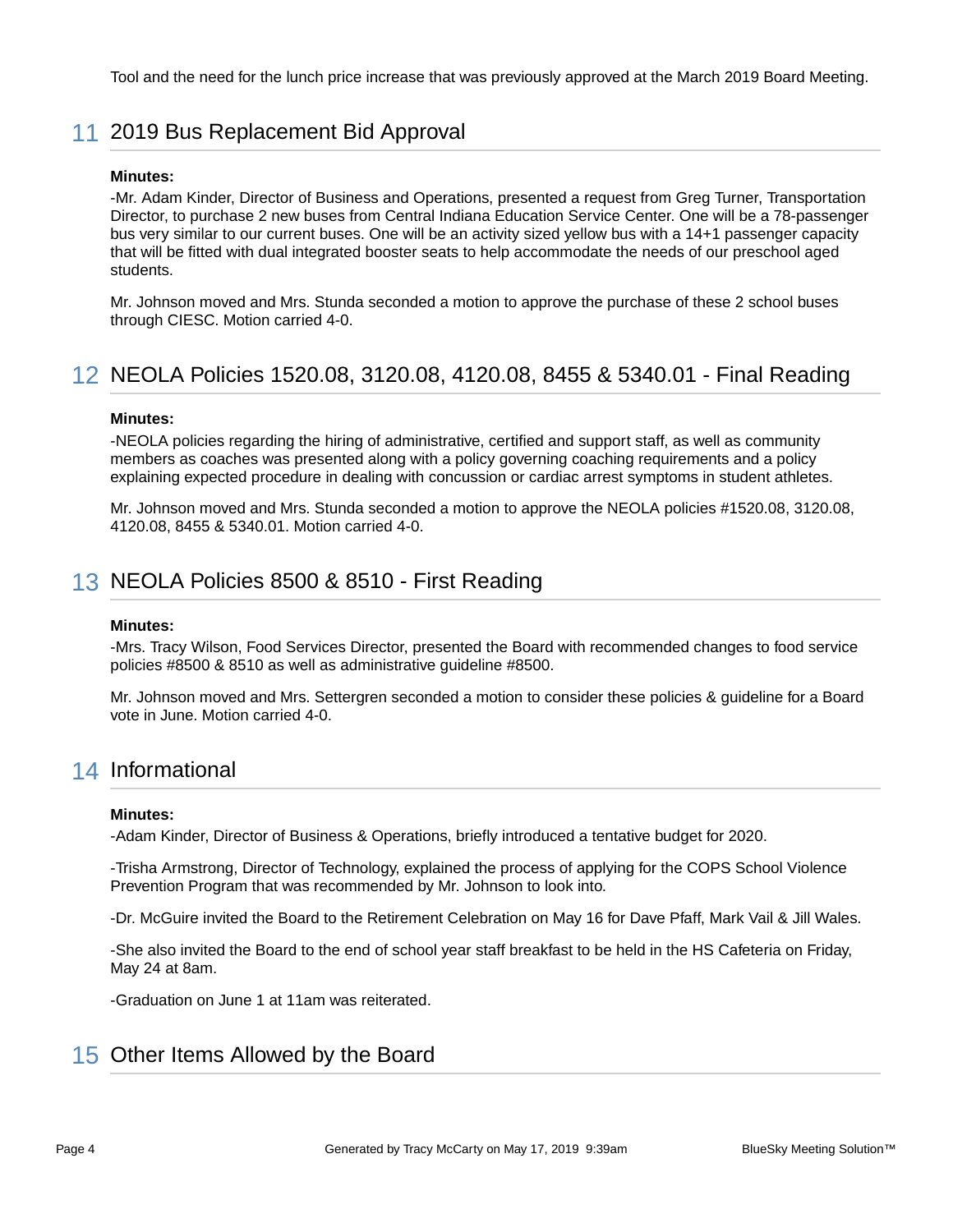## 16 Adjournment

#### **Minutes:**

Mr. Johnson moved and Mrs. Settergren seconded a motion to adjourn. Motion carried 4-0.

Scott Petry, Board President

\_\_\_\_\_\_\_\_\_\_\_\_\_\_\_\_\_\_\_\_\_\_\_\_\_\_\_\_\_\_

Scott Johnson, Board Secretary

\_\_\_\_\_\_\_\_\_\_\_\_\_\_\_\_\_\_\_\_\_\_\_\_\_\_\_\_\_\_\_\_\_\_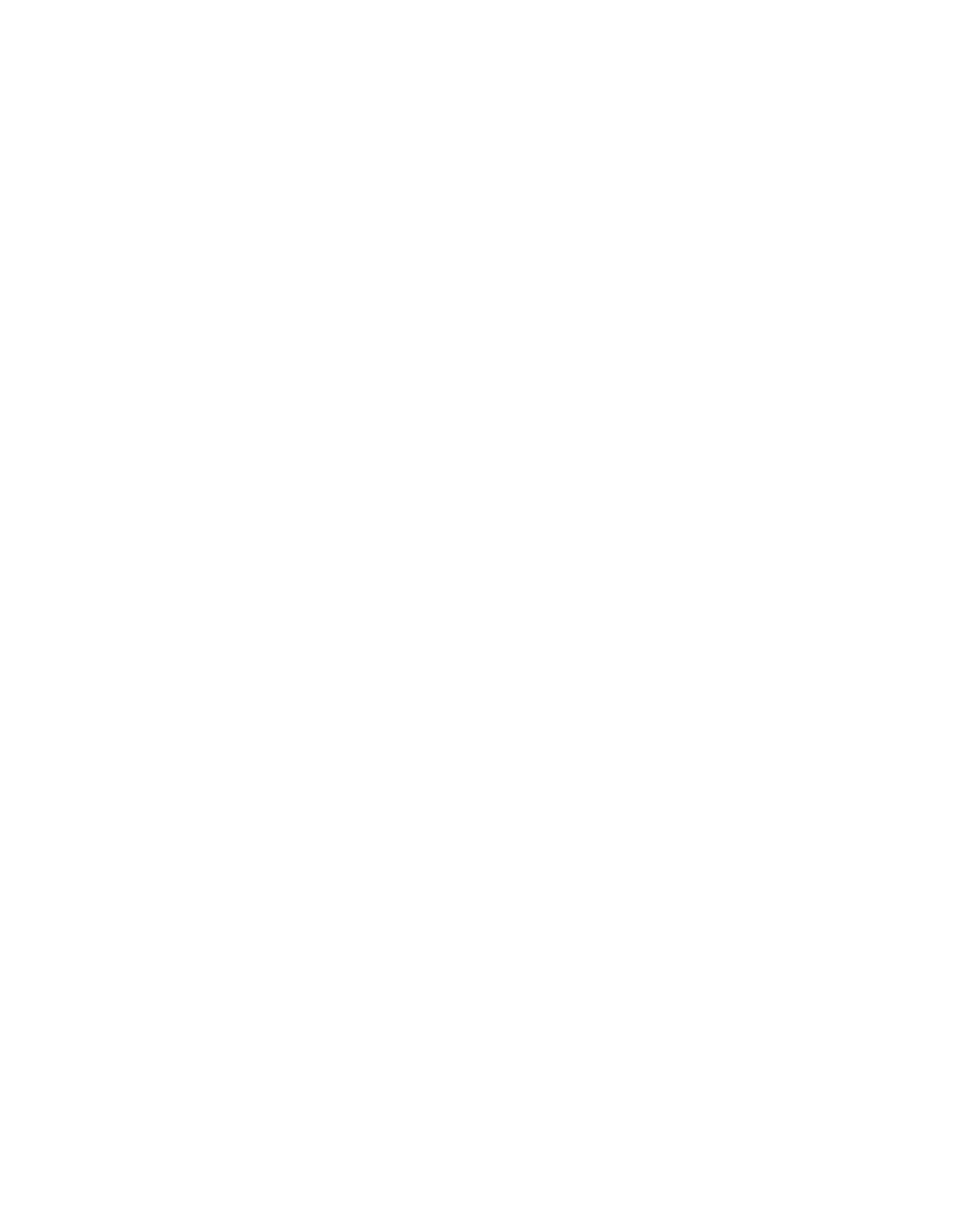# **Eastern Hancock High School**

10320 East County Road 250 North Charlottesville, IN  $46117 \cdot$ www.easternhancock.org  $\sim 100$  $(317)$  936-5595  $\bullet$  (317) 467-0095  $\bullet$ (317) 936-5050 Fax

April 25, 2019

Dr. McGuire and Board of School Trustees. I recommend the following per Master Contract approvals: Summer 2019 extracurricular stipends: Summer Open Gym 2019 \$2526 Doug Armstrong Summer Open Gym 2019 \$2526 Aaron Spaulding Summer Band 2019 \$2526 Randy Adams Summer HS Guard 2019 \$1283 Dee Adams

2018-19 extracurricular stipends:

| Band Director 2018-19               | \$3653 Randy Adams   |
|-------------------------------------|----------------------|
| Inst. Music – Instructional Support | \$500 Angela Mickler |
| <b>HS Guard 18-19</b>               | \$1283 Dee Adams     |
| MS Guard 18-19                      | \$875 Heather Huff   |
|                                     |                      |

2019-20 extracurricular stipends: Band Director 2019-20 Inst. Music – Instructional Support Inst. Music – Instructional Support **HS Guard 2019-20 MS Guard 2019-20** 

\$3653 Randy Adams \$500 Angela Mickler To be approved at a later date \$1283 Dee Adams \$875 Heather Huff

There is still one Instrumental Music-Instructional Support position to be approved at a later date.

Thank you,

**David Pfaff** 

Principal

**Lisa Truitt Assistant Principal** 

**Kelli Brown Guidance Counselor**  **Aaron Spaulding** Athletic Director

**Cathy Reynolds Guidance Secretary** 

**Stacey Jones ECA Treasurer/Athletic Secretary**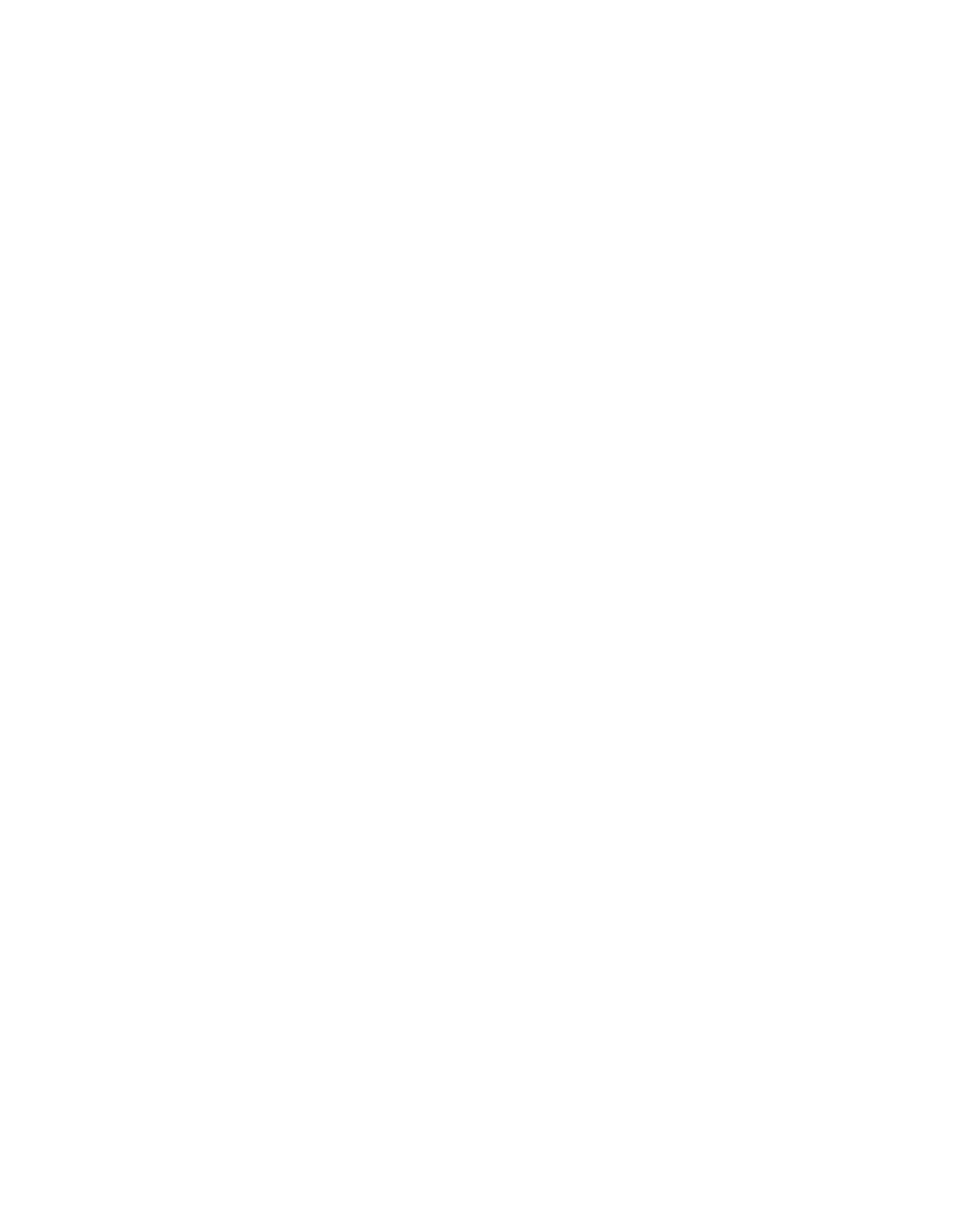## EHES Student Handbook Changes 2019-2020

## Page 8 **Book Rental**

o Date Change from October 5th to October 4th.

## Page 10 **Student Seclusion & Restraint**

o Added: Language the Board approved in the Fall.

# Page 14 **Café Procedures**<br> **Café Procedures**

Breakfast increased to \$2.10.

o Elementary student lunch increased to \$2.95.

## Page 16 **Field Trips**

o Changed entire policy to allow for better oversight and student safety.

We enjoy having parents and grandparents attend field trips with us. We believe that field trips are a great learning opportunity for our students and extend the learning that takes place within our building.

*Adults must have a background check on file for each school year. Background checks from previous years will not be honored. Background checks must be submitted at least 5 days before the field trip. Failure to comply with this rule will result in the adult not being able to attend the field trip. Once your name has been submitted as a chaperone, you may cancel in an emergency situation BUT substitutions will not be allowed even if the other person has a background check on file.* 

In addition, a limited number of chaperones will be allowed to attend the field trips. The exact number of chaperones will vary by grade and consider: age of students, location of field trip, guidelines of field trip location and number of empty bus seats after students and staff. All students are limited to one (1) chaperone on a field trip. If more adult chaperones are allowed to attend than empty bus seats, remaining chaperones will be required to provide their own transportation. Siblings are not allowed.

If the field trip takes the entire school day, parents may opt to take their child home from the field trip location. In order for this to happen, the form MUST be completed and turned in a minimum of one (1) day before the field trip takes place. Only those adults listed as emergency contacts will be allowed to take children home after a field trip. We will not allow students to ride home with other parents.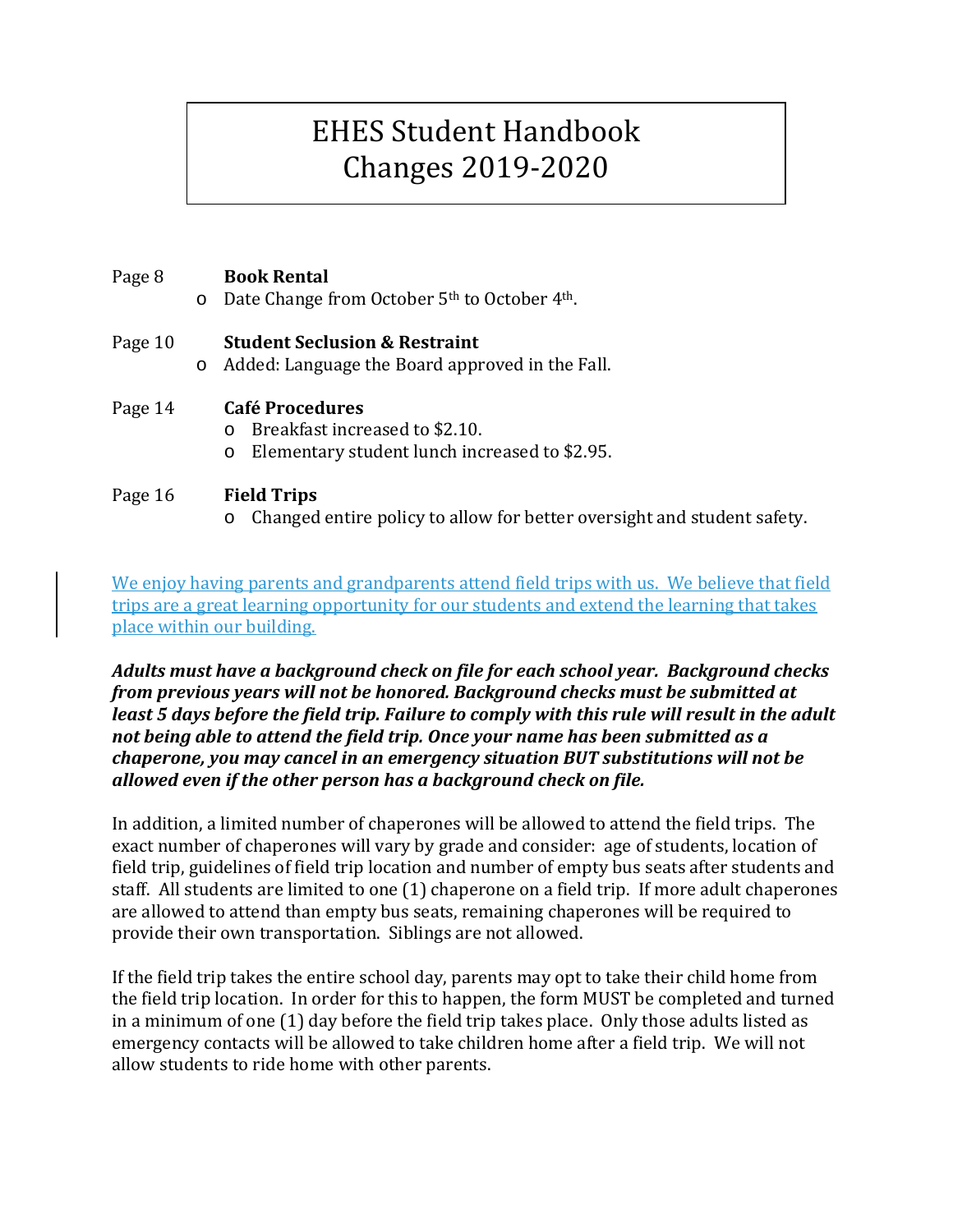## Pg. 17 **Immunizations**

o Added: Immunization Chart for the 2019-20 school year.

### Page 19 **Prescription Medication**

o Added: The school nurse will not administer a prescription medication twice a day unless the doctor as written a script that lists two specific times that occur during the school day.

## Page 19 **OTC (Over the Counter) Medication** o Added: No OTC medications will be given before 9:00 AM or after 2:30 PM.

### Page 21 **School Closings & School Delays**

o Added: The best way to get information is to make sure that your Skylert account is accurate and up-to-date. This will generate an automated call.

### **\*Changed all dates to reflect 2019-20 School Year**